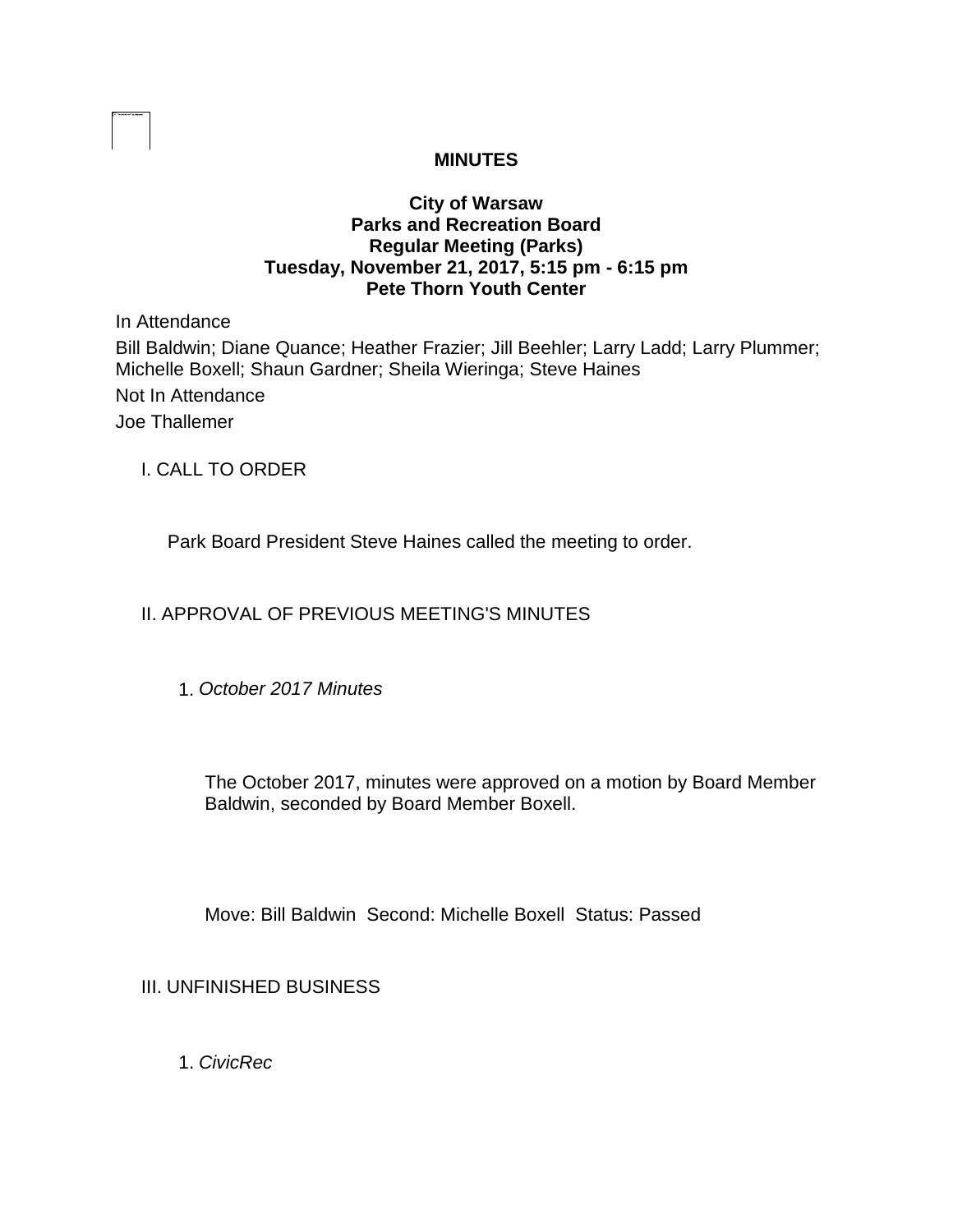Superintendent Plummer informed the Board that the BOW had approved the contract with CivicRec, which is the program and rental software program that will be integrated within the next few months. Utilizing the free trial, known as the "sandbox" we have learned quite a bit about the software.

Once the integration process starts, CivicRec will train us and do the back work such as programming, where we will have to do all the data entry on our end of things. Hoping to get this in full swing prior to the programs kicking off in 2018.

### IV. NEW BUSINESS

### 1. *Relay for Life*

Brian Spangle informed the Board about information pertaining to the Relay for Life event scheduled for Central Park on June 9, 2018. During this event, he noted that all proceeds, donations, and ect..will remain in Kosciusko County while monetary donations on a national level can continue to go towards cancer research and treatment.

The Relay for Life is an all day event, 12pm-12am, where groups or teams walk for that time to raise funds for cancer survivors. They currently have the Center Lake Pavilion and East & West Shelters reserved for that date. Additionally they will be utilizing the Pavilion for a free dinner for cancer survivors and their caregivers.

Brian asked for the Board's approval to utilize the West parking lot for a car show. The parking lot would be blocked off or reserved specifically for that event pending Board approval.

A motion to approve the utilization of either the West or East parking lot for a car show was approved by Board Member Ladd, seconded by Board Member Baldwin.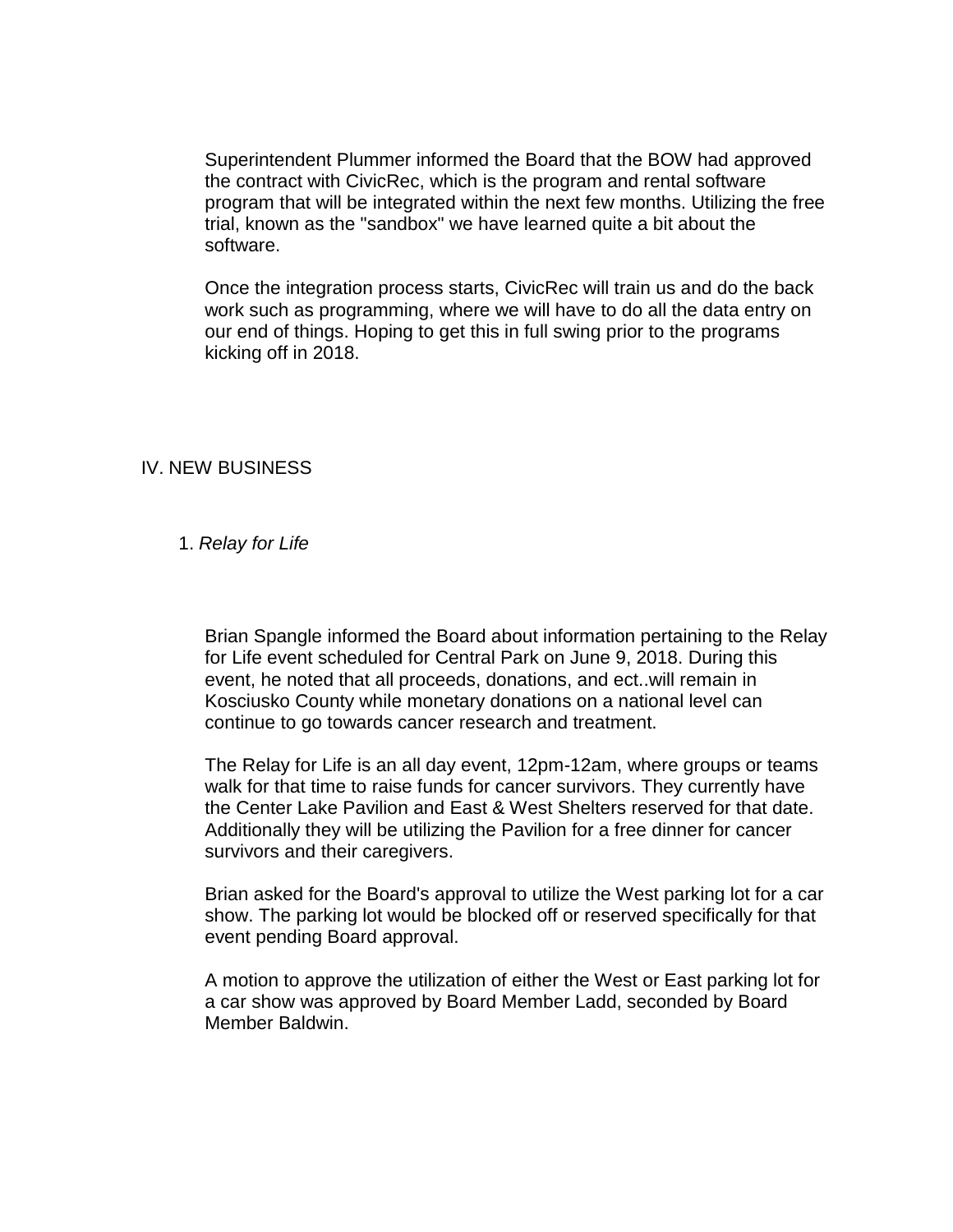Move: Larry Ladd Second: Bill Baldwin Status: Passed

#### 2. *BMX Transfer of Ownership/Report*

Dan Rumple from Hire Park BMX informed the Board that construction of their new building has passed all inspections and is now fully completed. This new facility is a permanent building for concessions, registrations, and storage. Since the building is now completed, Dan would like to transfer ownership of the building to the City of Warsaw Parks and Recreation Department.

A motion to approve the transfer of ownership of the building was approved by Board Member Boxell, seconded by Board Member Beehler.

Superintendent Plummer advised Dan that this is a huge contribution to the City and helps fill a void for many youth and adults within Kosciukso County. Plummer informed Dan that we often get calls about the BMX Park with questions on how to register, who to contact, and just general needing more information about the Park.

Dan advised the Board that over the last 3 years they have made over \$200,000 worth of improvements to help accommodate the growing need of those in the BMX community and to improve their ability for more competitions. Rumple advised that they are open during the summer on Tuesdays and Thursdays from 5-8pm along with Saturdays for racing. Anyone interested is more than welcome to come to the Park during those hours. They also have bikes, helmets, and are working on putting together some training courses, to help those beginners feel less intimidated by the sport. They have memberships for the Park that you can purchase at the park during their opened summer hours and also offer temporary memberships for those just starting out.

Move: Michelle Boxell Second: Jill Beehler Status: Passed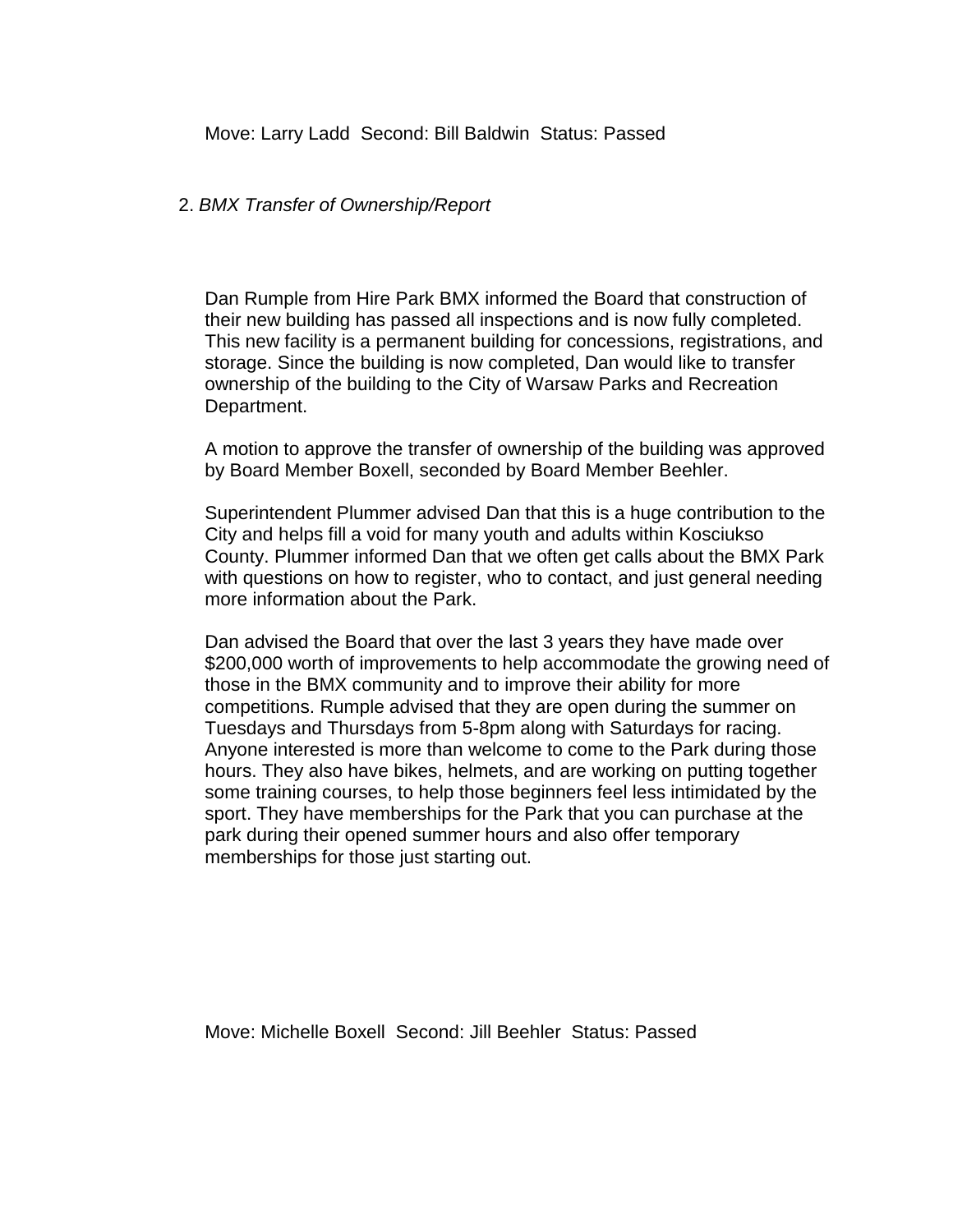Maintenance Director Gardner advised that the Christmas lights are all up and they are currently working on making sure their are no issues with the lights. Each morning they turn them on and do a run through to make sure all strands are lit, working properly, and fix any issues which may arise. The concession stand is ready to go and with the help of Young Tigers Football it continues to be a huge success. Like previous years, funds generated from the concession stand by Young Tigers are donated to help with the next year's display.

The restroom at Richardson-Dubois Park is taking shape and leaf clean up in the parks is also occurring.

4. *Recreation Report* Sheila Wieringa

Recreation Director Sheila Wieringa advised that this year on December 1, 2017, their will be a new type of event as we have combined both Light Up the Night and Christmas Countdown for a one night event. Both will occur in Central Park and the Center Lake Pavilion. The light display will be on in Central Park, a small concert from local schools, and the concession stand will be open. While in the Center Lake Pavilion their will be face painters, balloon artists, crafts, and Santa will make his way there after the Twinkle Parade.

# V. OTHER MATTERS TO COME BEFORE THE BOARD

Superintendent Plummer thanked the Board Members for the luncheon they paid for, for the Park employees. It has been a huge success and we are all very thankful for it.